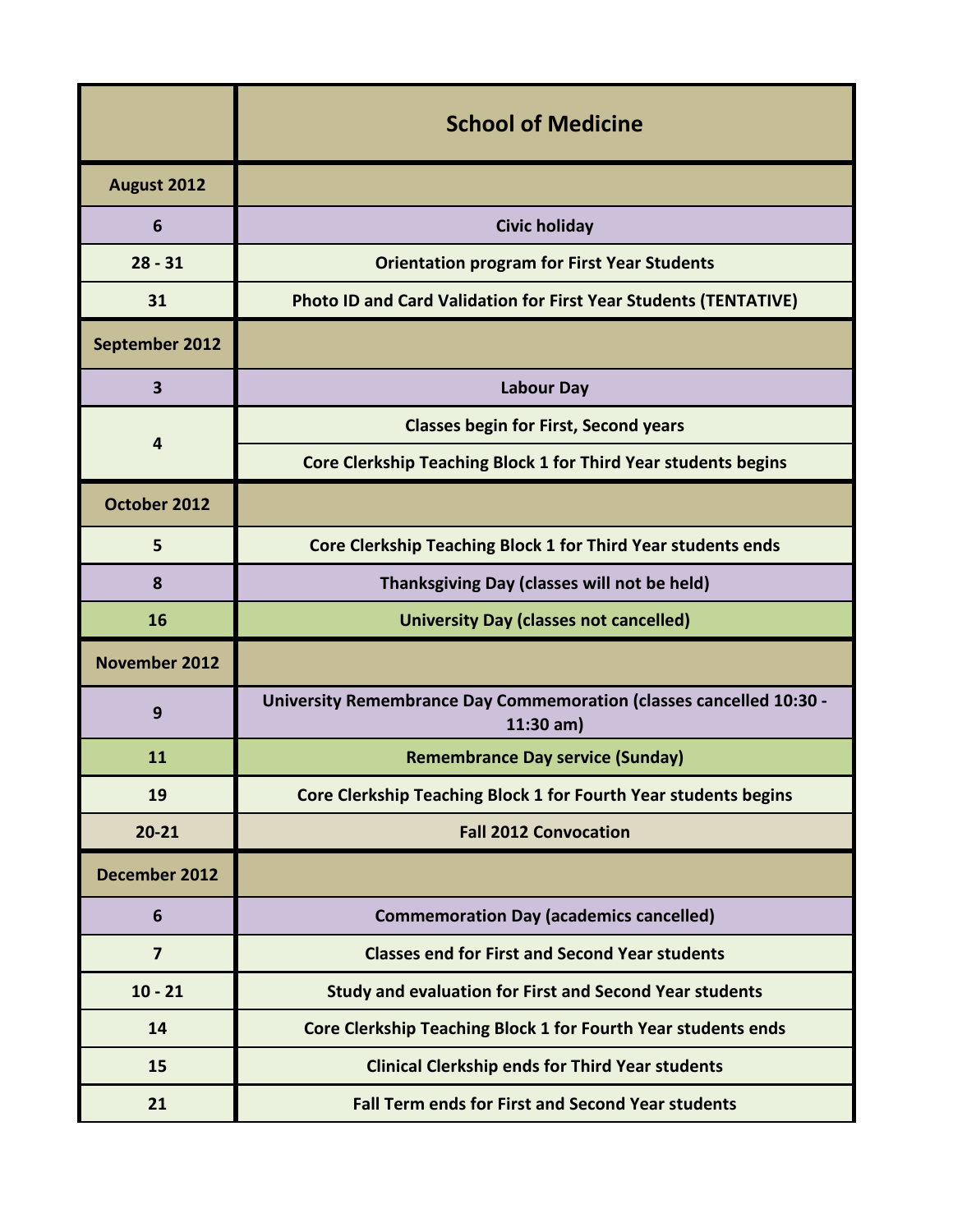| January 2013         |                                                                 |
|----------------------|-----------------------------------------------------------------|
| $\overline{2}$       | <b>Clerkship resumes for Meds 2013 and 2014</b>                 |
| $\overline{7}$       | <b>Classes resume for First and Second Year students</b>        |
| <b>February 2013</b> |                                                                 |
| $\mathbf{1}$         | <b>Application to Graduate for MEDS 2013 begins (TENTATIVE)</b> |
| 4                    | <b>CaRMS Interview Week for MEDS 2013 begins</b>                |
| 18                   | <b>Family Day (no classes held)</b>                             |
| $18 - 22$            | <b>Reading Week</b>                                             |
| <b>March 2013</b>    |                                                                 |
| $\mathbf{1}$         | <b>Classes end for Terms 2A and 4A</b>                          |
| $4 - 8$              | <b>Study and Evaluation for Terms 2A and 4A</b>                 |
| $11 - 15$            | Spring Break (Pre-Clerkship classes will not be held)           |
| 17                   | <b>Core Clerkship Clinical Rotations end</b>                    |
| 18                   | Term begins for Terms 2B and 4B                                 |
| 18                   | Core Clerkship Teaching Block 2 for Fourth Year students begins |
| 29                   | Good Friday (no classes held)                                   |
| <b>April 2013</b>    |                                                                 |
| <b>TBA</b>           | <b>Application to Graduate for MEDS 2013 ends (TENTATIVE)</b>   |
| 12                   | Core Clerkship Block for Fourth Year students ends              |
| <b>May 2013</b>      |                                                                 |
| $\mathbf{1}$         | <b>Summer Term begins</b>                                       |
| 10                   | <b>Classes end for First and Second Year students</b>           |
| $13 - 24$            | <b>Study and evaluation for First and Second Year students</b>  |
| 20                   | Term ends for Fourth Year students (Meds 2013)                  |
| 20                   | <b>Victoria Day</b>                                             |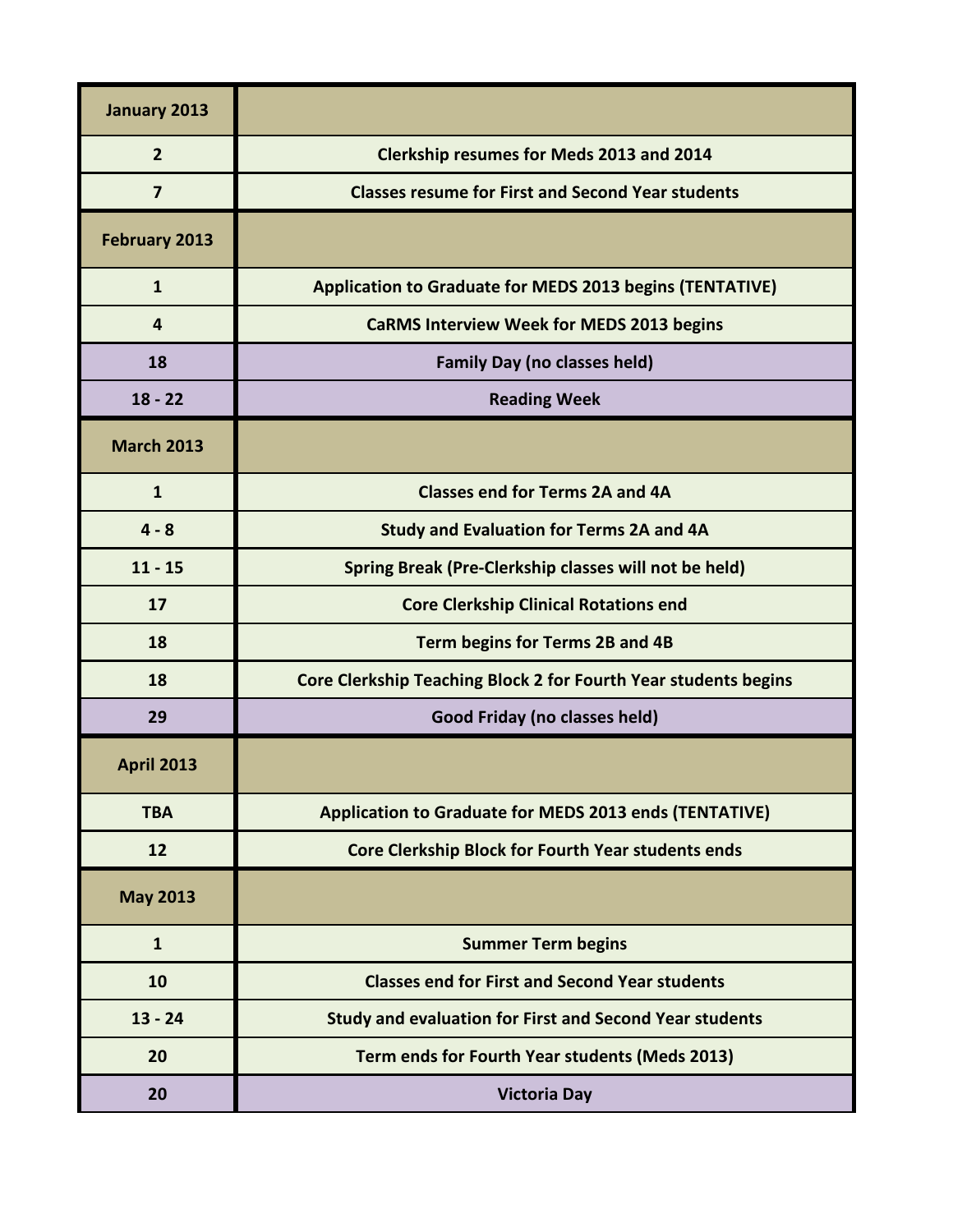| <b>TBA</b>              | "Community Week" for First Year students                                                                                                                                  |
|-------------------------|---------------------------------------------------------------------------------------------------------------------------------------------------------------------------|
| 31                      | <b>Term ends for Second Year students</b>                                                                                                                                 |
| Late May                | Spring 2013 Convocation (schedule to be announced in Fall 2012). Finalized<br>dates will be posted at<br>http://www.queensu.ca/registrar/currentstudents/convocation.html |
| <b>June 2013</b>        |                                                                                                                                                                           |
| <b>Early June</b>       | Spring 2013 Convocation (schedule to be announced in Fall 2012). Finalized<br>dates will be posted at<br>http://www.queensu.ca/registrar/currentstudents/convocation.html |
| $\overline{\mathbf{z}}$ | <b>Term ends for First Year students</b>                                                                                                                                  |
| <b>July 2013</b>        |                                                                                                                                                                           |
| 1                       | <b>Canada Day Holiday</b>                                                                                                                                                 |
| 4                       | <b>Supplemental Exams (if required)</b>                                                                                                                                   |
| August 2013             |                                                                                                                                                                           |
| 5                       | <b>Civic Holiday</b>                                                                                                                                                      |
| 31                      | <b>Summer Term ends</b>                                                                                                                                                   |